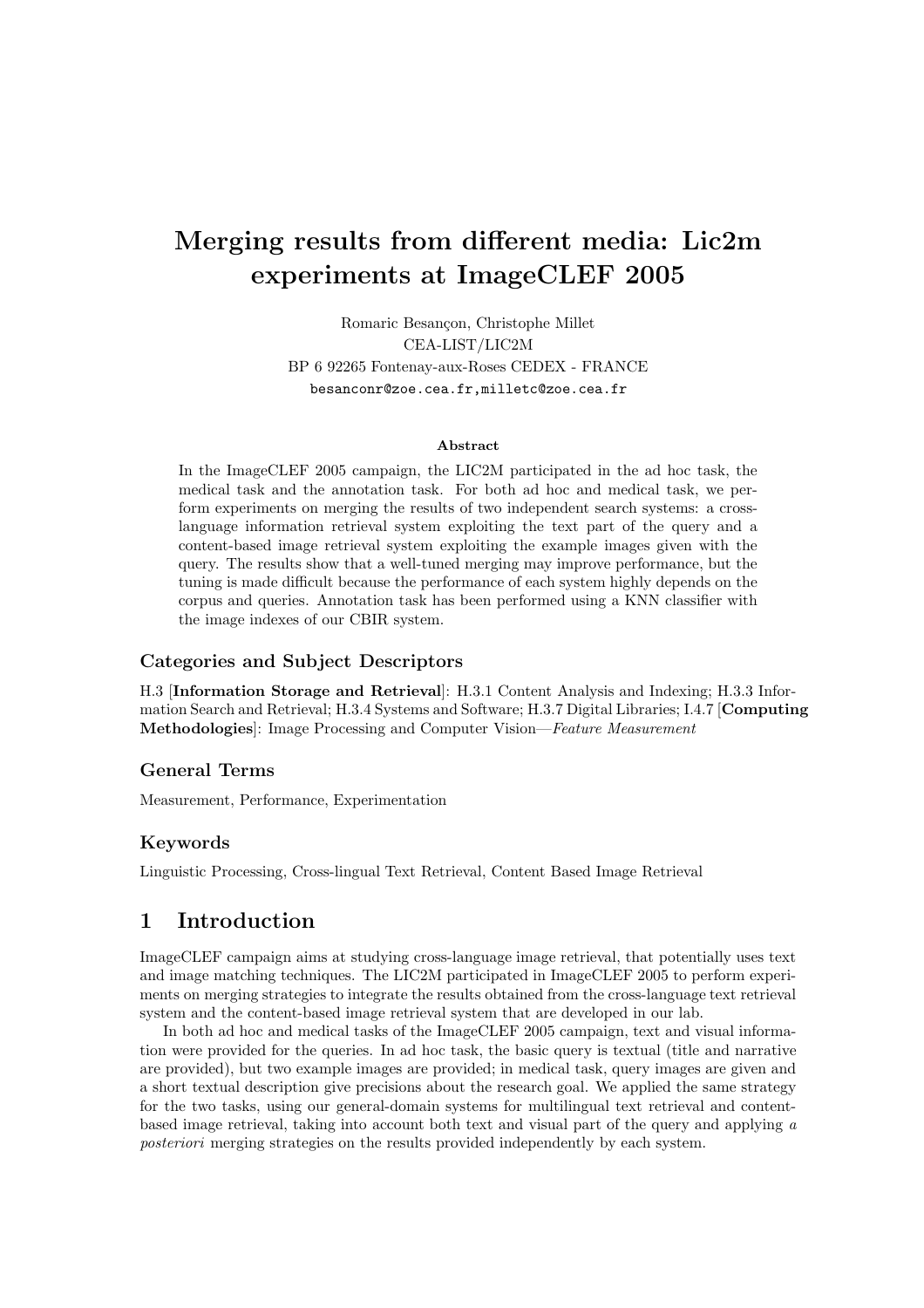We present in section 2 the retrieval systems for text and image and the merging strategies used. We then present the results obtained for the ad hoc task and the medical task in sections 3 and 4 respectively. The strategy and results for the annotation task are presented in section 5.

# 2 Retrieval systems

## 2.1 Multilingual Text Retrieval System

The multilingual text retrieval system used for these experiments is basically the same as the one used for the previous CLEF campaigns, and a more detailed description can be found in [1]. The system has not been specially adapted to work on the text of the ImageCLEF corpora, and has simply been used as is. In particular, for both the ad hoc and medical corpora, no special treatment has been performed to take into account the structure of the documents (such as photographer's name, location, date for the captions and description, diagnosis, clinical presentation in the medical annotations): all fields containing some text have been taken as is. No adaptation has been made to take into account the specificities of medical texts (specialized vocabulary). Notice that this system is not only cross-lingual but multilingual, because it integrates a concept-based merging technique to merge results found in each target language. Its basic principle is briefly described here.

Document and query processing The documents and queries are processed through a linguistic analyzer, that performs in particular a part-of-speech tagging, a lemmatization, and extracts compounds and named entities from the text. The elements extracted from the documents are indexed into inverted files. The elements extracted from the queries are used as query "concepts". Each concept is reformulated into a set of search terms for each target language, either using a monolingual expansion dictionary (that introduces synonyms and related words), or using a bilingual dictionary.

Document Retrieval Each search term is searched in the index, and documents containing the term are retrieved. All retrieved documents are then associated with a concept profile, indicating the presence of query concepts in the document. This concept profile depends on the query concepts, and is language-independent (which allow merging results from different languages). Documents sharing the same concept profile are clustered together, and a weight is associated with each cluster according to its concept profile and to the weight of the concepts (the weight of a concept depends on the weight of each of its reformulated term in the retrieved documents). The clusters are sorted according to their weights and the first 1000 documents in this sorted list are retrieved.

## 2.2 Content-based Image Retrieval System

The content-based image retrieval system we used in ImageCLEF 2005 is the system PIRIA (Program for the Indexing and Research of Images by Affinity)[3], developed in our lab. The query image is submitted to the system, which returns a list of images ranked by their similarity to the query image. The similarity is obtained by a metric distance that operates on every image signatures. These indexed images are compared according to several classifiers : principally Color, Texture and Form if the segmentation of the images is relevant. The system takes into account geometric transformations and variations like rotation, symmetry, mirroring, etc. PIRIA is a global one-pass system, feedback or "relevant/non relevant" learning methods are not used.

Color Indexing This indexer first quantifies the image, and then, for each quantified color, it computes how much this color is connex. It can also be described as a border/interior pixel classification [4]. The distance used for the color indexing is a classical L2 norm.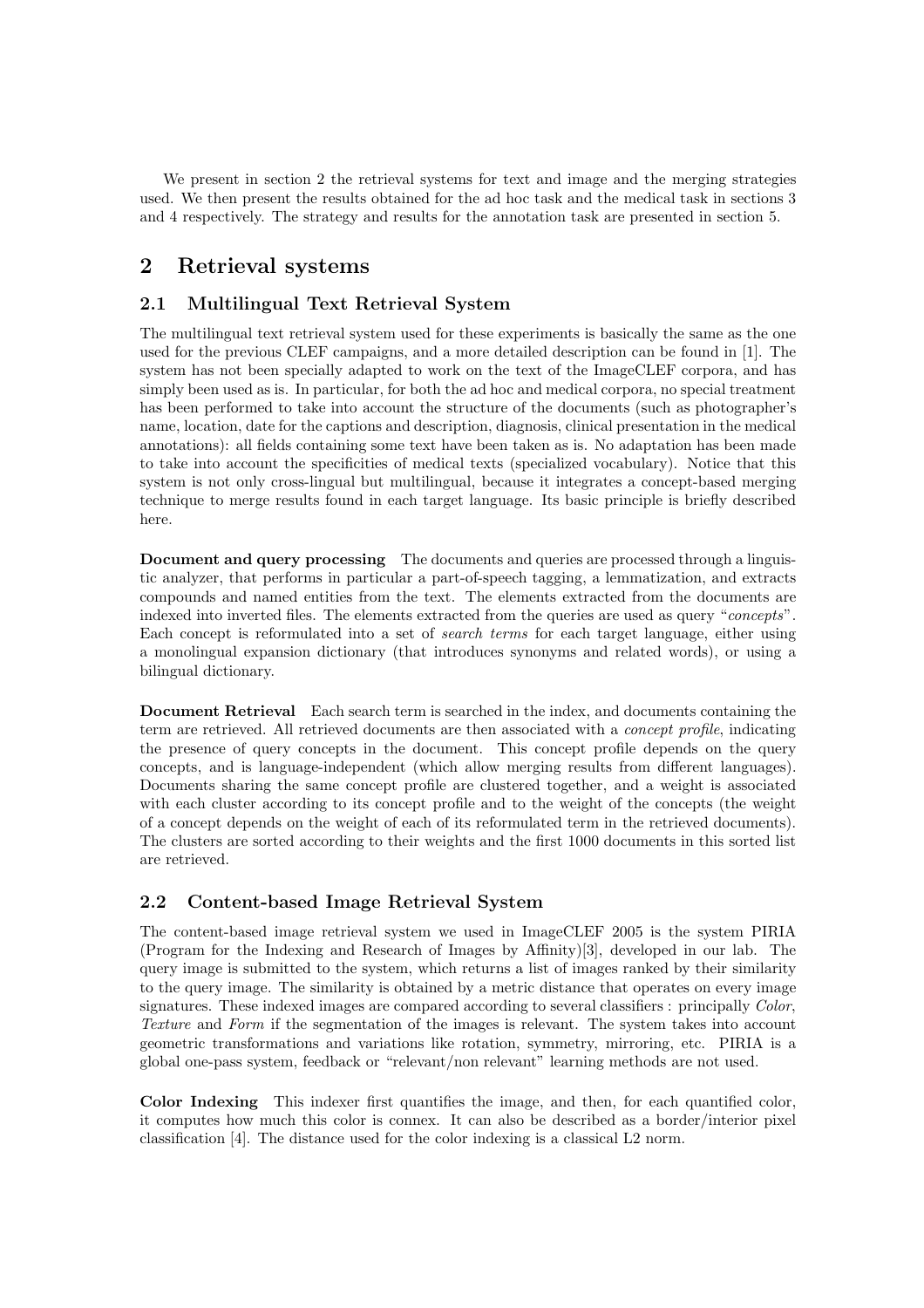Texture Indexing A global texture histogram is used for the texture analysis. The histogram is computed from the Local Edge Pattern descriptors [2]. These descriptors describe the local structure according to the edge image computed with a Sobel filtering. We obtain a 512-bins texture histogram, which is associated with a 64-bins color histogram where each plane of the RGB color space is quantized into 4 colors. Distances are computed with a L1 norm.

Form Indexing The form indexer used consists of a projection of the edge image along its horizontal and vertical axes. The image is first resized in  $100x100$ . Then, the Sobel edge image is computed and divided into four equal sized squares (up left, up right, bottom left and bottom right). Then, each 50x50 part is projected along its vertical and horizontal axes, thus giving a 400-bins histogram. The L2 distance is used to compare two histograms.

#### 2.3 Search and Merging Strategy

For both ad hoc and medical task, the queries contain textual and visual information. Textual information is used to search relevant text documents with multilingual text retrieval system. For ad hoc task, each text document corresponds to a single image: the images corresponding to the relevant texts are then given as results. For the medical task, a text document may be associated with several images. In that case, the score obtained by the text documents is given to each image it is associated with: the first 1000 images in this image list are kept.

Since the PathoPic corpus of the medical task contains annotations in English and German that are associated with the same image, the multilingual retrieval system may return both English and German annotations as relevant documents (maybe with different scores), creating duplicate elements in the result list. In this case, the score associated with the corresponding image is the best score returned. To make sure that the number of retrieved images is 1000, we set the number of retrieved documents for the text retrieval system at 2000 for the medical task<sup>1</sup>.

Independently, visual information was used by the CBIR system to retrieve similar images. Queries contain several images: a first merging has been performed to obtain a single image list from the results of each query image: the score associated to result images is set to the max of the scores obtained for each query image.

Merging the results obtained by each system is simply done by a weighted sum of the scores obtained by each system. To be comparable, the scores of each system are normalized, for each query, by the highest score obtained for the query. This merging is parameterized by a merging coefficient  $\alpha$ : for a query q and an image document retrieved for this query  $d \in Ret(q)$ , the merging score is

$$
s(d) = \alpha \times \frac{s_T(d)}{\max_{d \in Ret_T(q)} s_T(d)} + (1 - \alpha) \times \frac{s_I(d)}{\max_{d \in Ret_I(q)} s_I(d)}
$$

where  $s_T(d)$  is the score of the text retrieval system and  $s_I(d)$  the score of the image retrieval system.

A conservative merging strategy has also been tested: by conservative, we mean that we use the results obtained by one system only to reorder the results obtained by the other (results can be added at end of list if the number of documents retrieved by main system is less than 1000). The score of a document is modified using the same merging coefficient. For example, if the merging is conservative with the text results:

$$
s'(d) = \begin{cases} s(d) & \text{if } s_T(d) \neq 0\\ 0 & \text{otherwise} \end{cases}
$$

The results we obtained in ImageCLEF 2004 tend to show that this kind of conservative merging strategies gives good performances. We will use the term of expansionist merging strategy to denote standard merging strategy, as opposed to the conservative one.

<sup>&</sup>lt;sup>1</sup>this duplication of results was not detected before the submission of the runs, but the technique we used for merging text and image results remove the duplicate documents.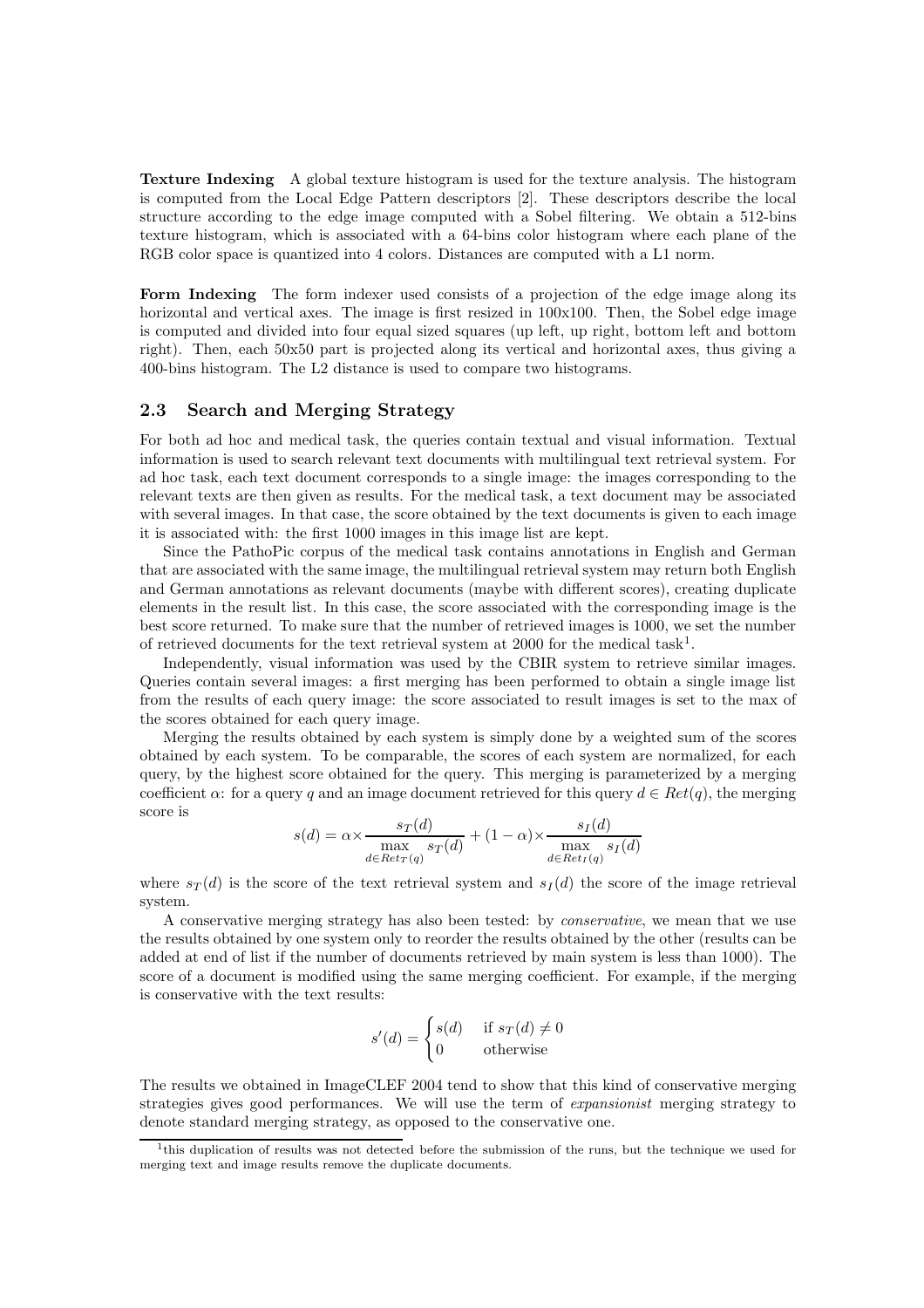# 3 Results for the Ad hoc task

In the ad hoc task, we used textual queries in English, French and Spanish. We tried using the title only (T) or the title and the narrative (T+N). Comparative results for textual retrieval only, using either T or T+N are given in Table 1. These results show that average precision is better when using the title only, but the number of relevant documents is generally better when using also the narrative part (except for French, for which it is a bit worse). This can be explained by the fact that narrative introduce more words that allow to increase the total number of documents retrieved (for English and Spanish, there are 6 queries for which the system does not find 1000 documents matching title only, only 3 for French), and the number of relevant documents. But narrative also introduces more noise, which makes the precision decrease.

|        | eng    |       | fre                                |                         | spa          |          |
|--------|--------|-------|------------------------------------|-------------------------|--------------|----------|
|        | T.     | $T+N$ | $\mathbf{T}$                       | $T+N$                   | $\mathbf{T}$ | $T+N$    |
| map    | 0.246  | 0.224 |                                    | $0.186$ $0.146$ $0.191$ |              | 0.151    |
| relret | 1246   | 1401  | 1237                               | 1184                    | -1085        | 1153     |
| r1000  | $65\%$ |       | <b>73.1\% 64.6\%</b> 61.8\% 56.6\% |                         |              | $60.2\%$ |

Table 1: Ad hoc task: comparative results using title or title+narrative: mean average precision  $(map)$ , number of relevant documents  $(relret)$  and recall at 1000 documents  $(r1000)$ 

We present in Table 2 the results obtained by the merging of the two systems, using the texture indexer for the CBIR system. The results are presented for conservative and expansionist strategies and for different values of the merging coefficient  $\alpha$  (when  $\alpha = 1$ , the search is only based on text, when  $\alpha = 0$ , the search is only based on images). Values below 0.5 are not presented but does not give better results. For expansionist strategy, the results are given for the mean average precision  $(map)$  and the number of relevant documents retrieved (relret); for conservative strategy, only the map is presented (relret is constant).

These results show that this simple merging of text and image results based on a weighted sum of the scores can increase the mean average precision (gain of 17 or 18%) and the best value for  $\alpha$ is around 0.7 (though differences with surrounding values are small).

Concerning conservative/expansionist strategies, our previous experiments in ImageCLEF showed that the StAndrews collection, composed of old photographs, is not well adapted the kind of image indexers we use, that rely mostly on color for segmentation. We therefore chose the text retrieval as base for conservative merging. Looking at the relevant documents retrieved prove us right: text retrieval allow to retrieve 1246 relevant documents, whereas image retrieval only retrieve 367 relevant documents (239 of which were also found by the text retrieval system). However, the two merging strategies give comparable results, even though, as one can expect, the performance of the expansionist strategy decreases faster with  $\alpha$ .

|          | conservative merging (map) |       |       |          | expansion is t merging $(\text{map}/\text{relret})$ |                       |                     |  |  |
|----------|----------------------------|-------|-------|----------|-----------------------------------------------------|-----------------------|---------------------|--|--|
| $\alpha$ | eng                        | fre   | spa   | $\alpha$ | eng                                                 | fre                   | spa                 |  |  |
|          | 0.246                      | 0.186 | 0.191 |          | 0.246/1246                                          | 0.186 / 1237          | 0.191 / 1085        |  |  |
| 0.9      | 0.274                      | 0.214 | 0.209 | 0.9      | 0.274/1254                                          | 0.214 / 1254          | 0.208 / 1088        |  |  |
| 0.8      | 0.282                      | 0.221 | 0.212 | 0.8      | 0.28 / 1221                                         | 0.221/1251            | 0.212 / 1091        |  |  |
| 0.7      | 0.28                       | 0.22  | 0.223 | 0.7      | 0.275/1214                                          | $0.204$ / <b>1254</b> | $\bm{0.222} / 1094$ |  |  |
| 0.6      | 0.282                      | 0.218 | 0.225 | 0.6      | /1166<br>0.26                                       | 0.176 / 1231          | 0.219 / 1086        |  |  |
| 0.5      | 0.276                      | 0.213 | 0.227 | 0.5      | 0.236/1143                                          | 0.162 / 1146          | 0.217 / 1098        |  |  |
| $\Omega$ | 0.068                      | 0.068 | 0.068 |          | 367<br>0.068/                                       | 367<br>0.068          | 0.068<br>367        |  |  |

Table 2: Ad hoc task: comparative results for the merging strategies using texture indexer for the image retrieval

Similar results are presented in Table 3 using the color indexer for the CBIR system. Results are comparable: for this corpus, the two image indexers tend to retrieve similar documents (2/3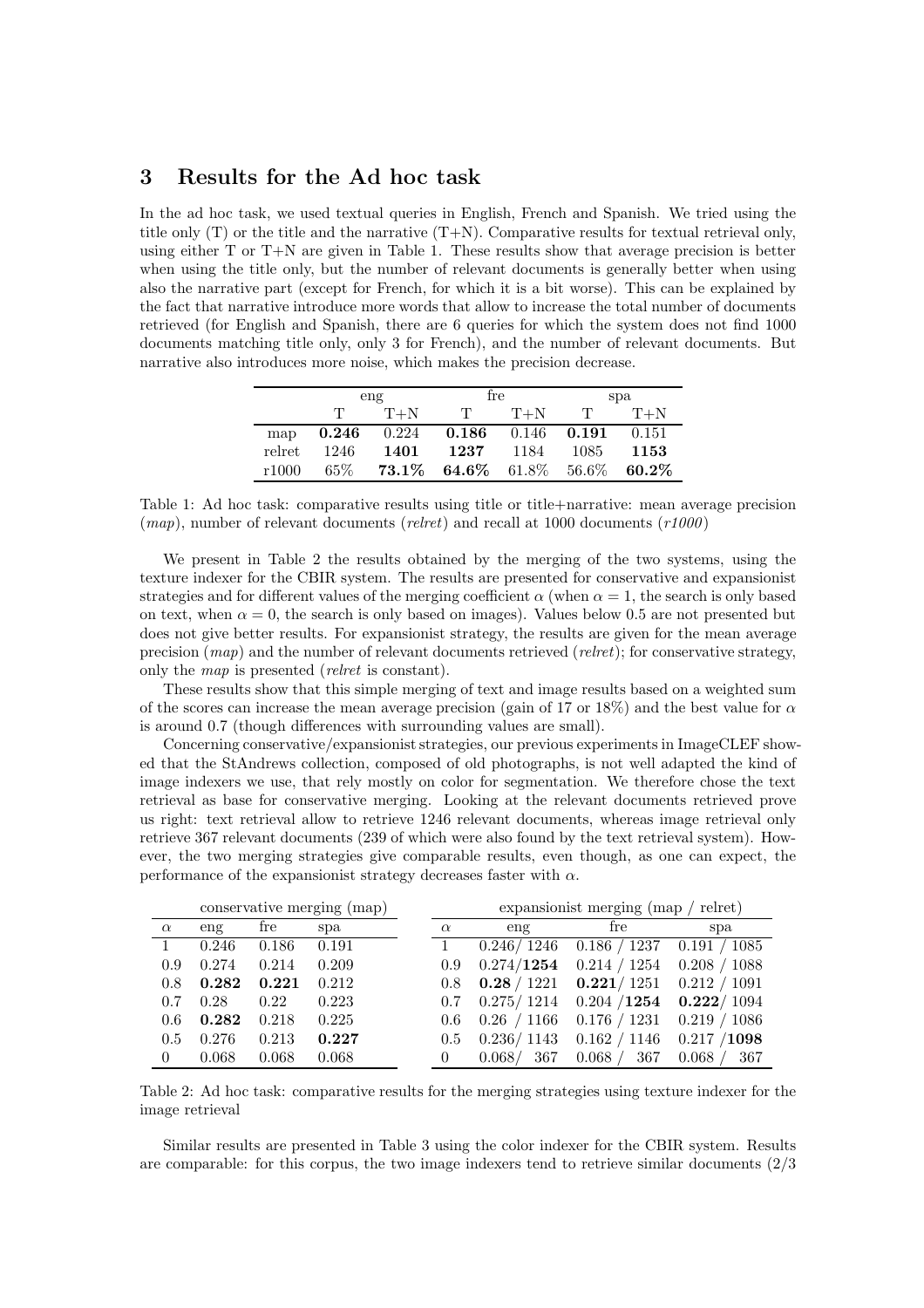|          |       |       | conservative merging (map) |                  |               | expansion is t merging (map / relief)                        |                |
|----------|-------|-------|----------------------------|------------------|---------------|--------------------------------------------------------------|----------------|
| $\alpha$ | eng   | fre   | spa                        | $\alpha$         | eng           | fre                                                          | spa            |
|          | 0.246 | 0.186 | 0.191                      |                  |               | $0.246 / 1246$ $0.186 / 1237$ $0.191 / 1085$                 |                |
| 0.9      | 0.274 | 0.214 | 0.207                      | 0.9 <sup>°</sup> |               | $0.274/1250$ $0.214/1244$ $0.207/1096$                       |                |
| 0.8      | 0.281 | 0.219 | 0.21                       |                  |               | 0.8 $\,$ 0.28 / 1211 $\,$ 0.218 / 1241 $\,$ 0.21 $\,$ / 1096 |                |
| 0.7      | 0.281 | 0.216 | 0.222                      |                  |               | $0.7$ $0.273/1196$ $0.191/1269$ $0.22$ / 1104                |                |
| 0.6      | 0.282 | 0.209 | 0.226                      | 0.6              |               | $0.255/1148$ $0.167/1250$ $0.221/1131$                       |                |
| 0.5      | 0.283 | 0.208 | 0.226                      | 0.5              | 0.238/1110    | $0.158 / 1128$ 0.217 / 1124                                  |                |
| 0        | 0.065 | 0.065 | 0.065                      |                  | 330<br>0.065/ | 0.065 /<br>330                                               | 330<br>0.065 / |

of relevant documents retrieved by both systems are identical).

Table 3: Ad hoc task: comparative results for the merging strategies using color indexer for the image retrieval

Submitted runs for the ad hoc task in the ImageCLEF 2005 campaign were, for English, French and Spanish, text only  $(T \text{ and } T+N)$ , plus a conservative merging of text results based on title only and image results based on the texture indexer, with  $\alpha = 0.9$ .

## 4 Results for the Medical task

In the medical task, we tested text retrieval using queries in English, French and German (searching for each in all target languages).

Based on our experiments in ImageCLEF 2004, we assumed that image retrieval for the medical task gives good results. Submitted runs for the medical task in the ImageCLEF 2005 campaign include runs based on visual queries only (texture and color indexers), and for English, French and German, a conservative merging of image results based on the texture indexer and text results, with  $\alpha = 0.9$ . Unfortunately, the use of texture or color indexer with the ImageCLEFmed 2005 visual queries gave poor results, and conservative merging based on these results does not give much better results<sup>2</sup>.

We present in Table 4 the results obtained by the merging of text and image systems, using the texture indexer for the CBIR system, with different values of the merging coefficient  $\alpha$ , and for conservative and expansionist merging strategies (conservative strategy based on text results).

Except for German (for which our linguistic processing is clearly not well adapted to medical text), the conservative merging strategy improves performances (the best merging coefficient seems to be around 0.5). Expansionist merging gives comparable results: improvement of mean average precision is less important, but the number of relevant documents retrieved is generally improved, which tends to prove that both systems retrieve different documents<sup>3</sup>: conservative merging improves the ordering of documents retrieved by one system whereas expansionist merging improves the number of documents retrieved.

We present in Table 5 similar results using the color indexer for visual retrieval. Results are slightly worse, but the same kind of tendencies as for the texture indexer can be noticed.

## 5 Annotation task

For the automatic annotation task, we submitted three runs, each corresponding to one of the three indexers described in section 2 (Color, Texture and Form).

All images are first indexed with the chosen indexer. Then, a k-Nearest Neighbor classifier is used to classify the indexed images. Odd numbers from 3 to 13 have been tested for k for each

<sup>&</sup>lt;sup>2</sup>Furthermore, we detected a bug in submitted runs, concerning the document identifier matching  $(1 \text{ vs. } 1)$  $0000001$ ) that made the Peir corpus documents ignored in text retrieval results.

<sup>&</sup>lt;sup>3</sup>We verified that text results with English queries contain 999 relevant images, image results with texture indexer contain 822 relevant images and only 218 images were common to the two systems.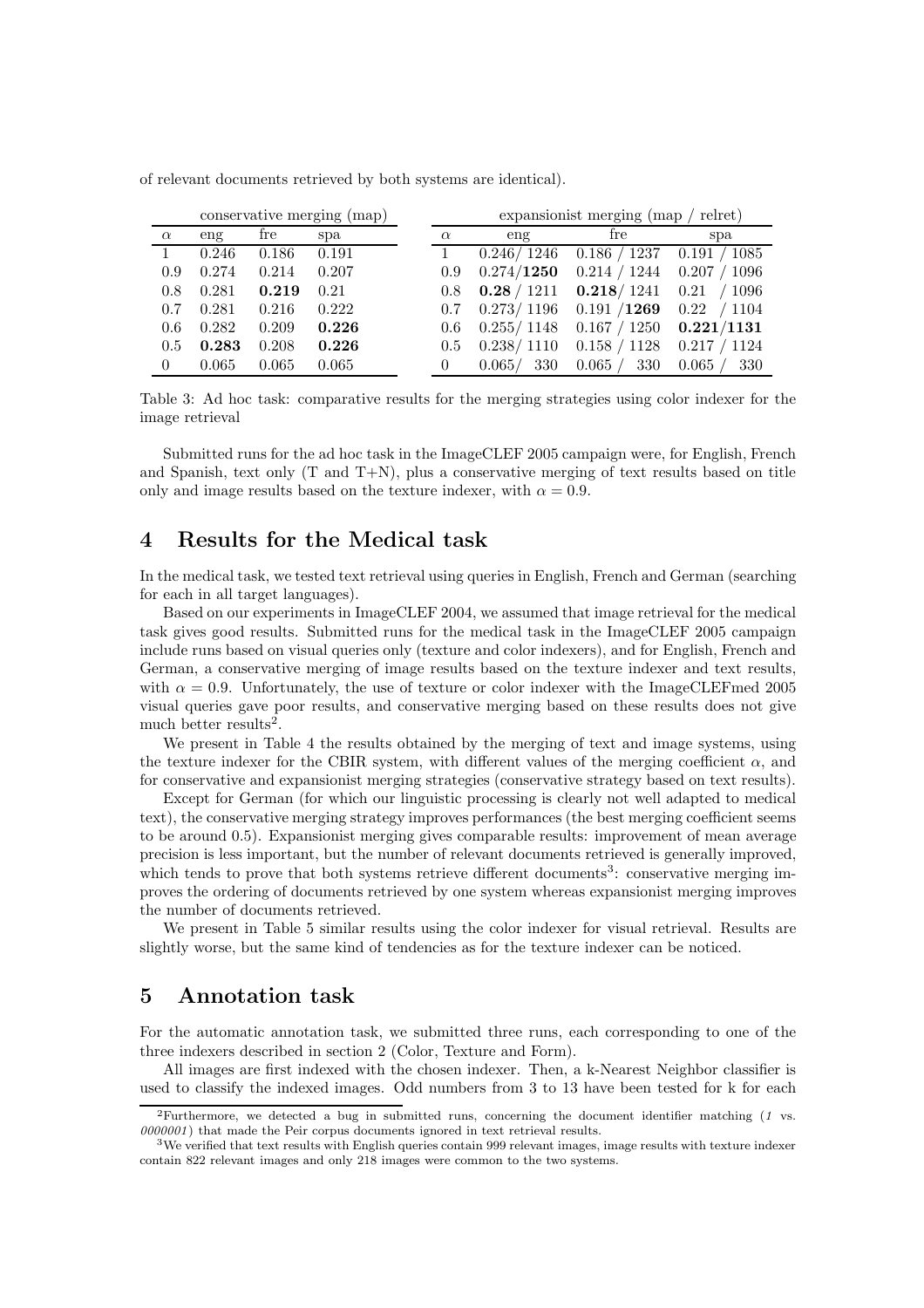|          | conservative merging (map) |        |        | expansionist merging (map / relret) |                |                                  |                           |  |
|----------|----------------------------|--------|--------|-------------------------------------|----------------|----------------------------------|---------------------------|--|
| $\alpha$ | eng                        | fre    | ger    | $\alpha$                            | eng            | fre                              | ger                       |  |
|          | 0.0843                     | 0.0899 | 0.0179 |                                     | 0.0843/<br>999 | 0.0899/ 1059                     | 466<br>0.0179             |  |
| 0.9      | 0.11                       | 0.124  | 0.0237 | 0.9                                 | 0.11           | $/1122$ 0.124 $/1236$            | 0.0238<br>$^{\prime}$ 501 |  |
| 0.8      | 0.11                       | 0.127  | 0.0278 | 0.8                                 |                | $0.11$ / 1133 $0.129$ / 1275     | 0.0278<br>/ 501           |  |
| 0.7      | 0.115                      | 0.129  | 0.031  | 0.7                                 |                | $0.114 / 1153$ $0.129 / 1325$    | 0.0312 / 507              |  |
| 0.6      | 0.122                      | 0.131  | 0.037  | 0.6                                 |                | <b>0.118</b> / 1161 0.127 / 1334 | 0.0388 / 571              |  |
| 0.5      | 0.122                      | 0.135  | 0.0411 | 0.5                                 | 0.108 / 1192   | 0.123 / 1281                     | 0.0451/660                |  |
| 0        | 0.0465                     | 0.0465 | 0.0465 |                                     | 0.0307/<br>643 | 0.0307/<br>643                   | 0.0307<br>643             |  |

Table 4: Medical task: comparative results for the merging strategies using texture indexer for the image retrieval

|          | conservative merging (map) |        |        |          | expansionist merging (map / relret)     |                                |                |  |  |
|----------|----------------------------|--------|--------|----------|-----------------------------------------|--------------------------------|----------------|--|--|
| $\alpha$ | eng                        | fre    | ger    | $\alpha$ | eng                                     | fre                            | ger            |  |  |
|          | 0.0843                     | 0.0899 | 0.0179 |          | 999<br>$0.0843$ /                       | $0.0899 / 1059$ 0.0179 / 466   |                |  |  |
| 0.9      | 0.0932                     | 0.116  | 0.0209 | 0.9      | 0.0932 / 1112                           | 0.115 / 1226                   | / 499<br>0.021 |  |  |
| 0.8      | 0.0933                     | 0.119  | 0.0234 | 0.8      | 0.0929 / 1112                           | $0.12$ $/1232$ $0.0235$ $/499$ |                |  |  |
| 0.7      | 0.096                      | 0.12   | 0.0278 | 0.7      | $0.0917 / 1115$ $0.117 / 1248$ $0.028$  |                                | /507           |  |  |
| 0.6      | 0.103                      | 0.121  | 0.0337 | 0.6      | $0.0954/1102$ 0.111 / 1246 0.0331 / 538 |                                |                |  |  |
| 0.5      | 0.106                      | 0.122  | 0.0367 | 0.5      | 0.0908 / 1074                           | $0.105 / 1153$ 0.0356/580      |                |  |  |
| $\theta$ | 0.0307                     | 0.0307 | 0.0307 | $\theta$ | 643<br>0.0307                           | $0.0307/$ 643                  | 0.0307 / 643   |  |  |

Table 5: Medical task: comparative results for the merging strategies using color indexer for the image retrieval

indexer, and evaluated with the leave-one-out method. The best k were 3 for the form indexer and 9 for the color indexer and the texture indexer.

The attributed class is decided by a majority vote of the nearest neighbors. In case of ties, distances to nearest neighbors are used (for example, in 9-NN, if 4 neighbors are from a class A, 4 neighbors from a class B, and 1 from another class, we use the distances between the requested image and its neighbors to select the nearest class).

We present in Table 6 the results obtained for each of the indexers. It is not a surprise that the form indexer performed better than the others, as all the images in the database were in grey levels, and the form indexer is designed for such images, whereas the color and texture indexers are not well adapted to it (remember that the texture indexer includes a 64-bins color histogram).

|            | 9-NN Color | 9-NN Texture 3-NN Form |          |
|------------|------------|------------------------|----------|
| error rate | 46.0 %     | 42.5 $%$               | 36.9 $%$ |

Table 6: Results for the automatic annotation task

# 6 Conclusion

The experiments performed by the LIC2M in the ImageCLEF 2005 campaign show that merging results from different media may increase the performance of a search system: a well-tuned a posteriori merging of the results obtained by two general purpose systems (no particular adaptation of the systems was made for the two tasks) can improve the mean average precision by at least 15%.

The difficulty relies on the tuning of the merging strategy. We used a simple weighted sum of the scores given by each system but the importance given to each system should rely on the performance of the system on a particular corpus, that is not easily predicted (best strategy for the